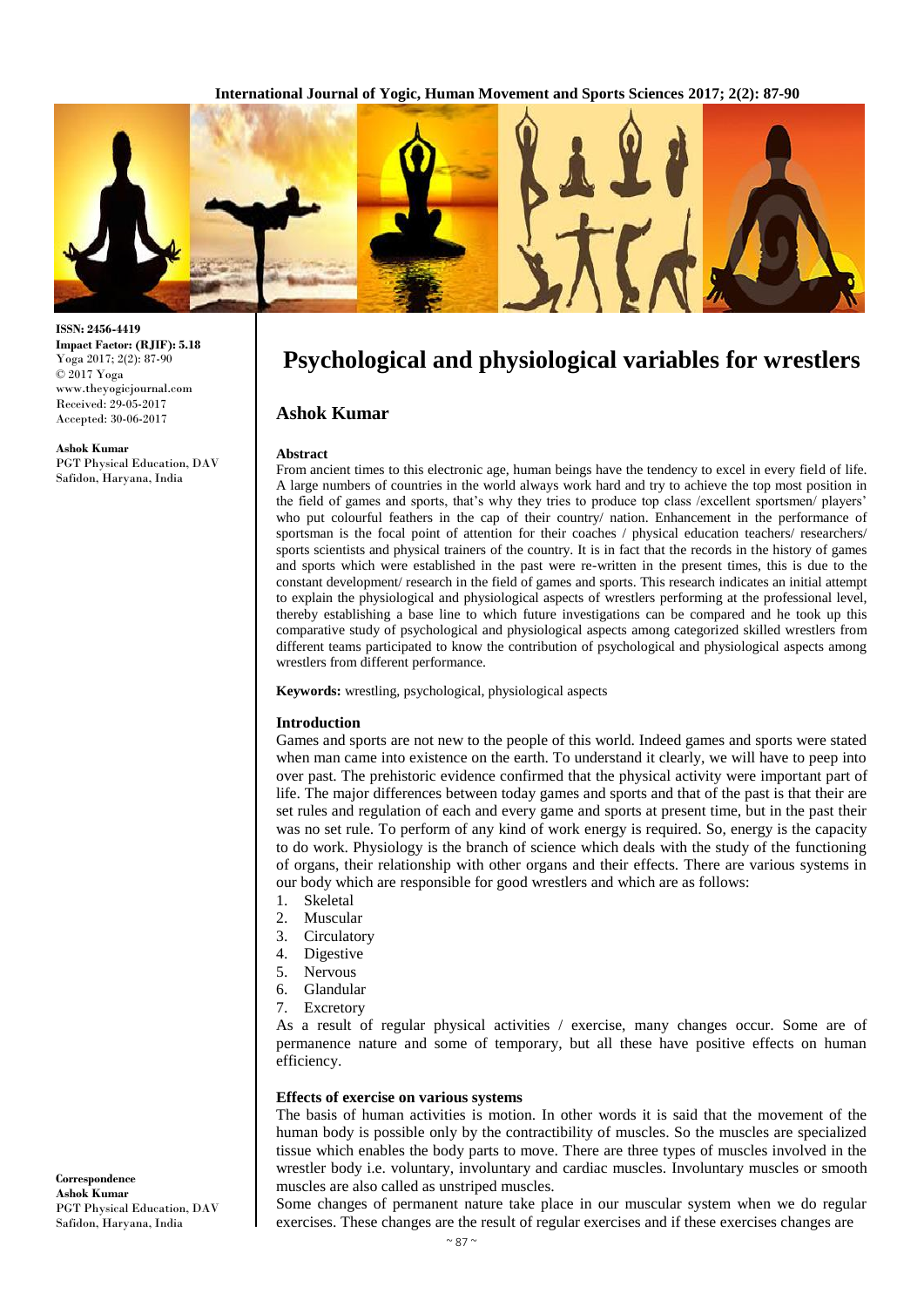the result of regular exercises and if these exercises are done once then the changes in the muscular system are of temporary nature. The following are a change that takes place when we do regular exercises:

**Shape and size of muscle changes:** with the help of regular exercises, the shape and size of the muscle changed. As the cells of muscles are enlarged with changes the shape and size of muscle.

**More capillaries are formed:** when we do regular exercises, the colour of the muscles is changed because a number of new capillaries are formed in the muscle which improves the efficiency of the blood circulation.

**Muscle remains toned up:** when there is a regular schedule of exercises then the muscles remain in toned position. Muscle remains under some degree of contraction. With the help of regular exercises muscles become firm and maintain a slight, steady pull on the attachments.

**Control extra fats:** the extra fats of body are controlled with the help of regular exercises. The calories which are taken in the form of fat are burnt by the exercises.

**Change in the connective tissue:** with the help of regular exercise the connective tissues, which connects fibers become powerful. The stress of strenuous or hard activity bear by these tissues and these can be extended up to some extent.

**Efficiency in movements of muscles:** with the help of regular exercises the movements of muscles become efficient and smooth and these movements become attractive during different activities.

**Delays fatigue:** regular exercise reduces fatigue. The fatigue is due to the formation of carbon dioxide, lactic acid and acid phosphate. With the help of exercises the accumulation of carbon dioxide, lactic acid and acid phosphate becomes less which helps to delays fatigue.

**Increased food storage:** the regular exercises increases the food capacity as the food which is stored utilized immediately when its need felt.

**Non- functioning fibers become active:** when we do not do any kind of activity, the muscle fibers of body do not perform any work and becomes in active. But with the help of exercises these fibers remains active throughout the day which increases the strength of the body.

**Corrects the body posture:** with the help of regular exercises the strength of the muscles increase which help to correct the body posture. With the help of exercises the postural deformities do not occurred and if there exists any deformity related to posture it can be removing with the help of exercises.

**Reaction time improves:** the reaction time can be improved with the help of exercises as the speed of nerve impulses increases. These nerve impulses move very quickly through motor nerves from nervous system to muscle fiber, which improves the reaction time.

On the body of a wrestler, the effect of exercise on circulatory system at the time of exercise the blood circulates at a faster rate to provide more energy to the muscles which are engaged in the activity. When we do exercises there are changes takes place, some are of temporary nature and some are of permanent nature. The effect of exercises as compared to muscular system is more on circulatory system. There occur several changes in circulatory parameters positively of few weeks of training. By this training the heart undergoes both morphological and functional changes i.e. size and weight of the heart as well as changes in heart's parameters. The morphological changes include the hypertrophy of the heart muscles and dilation of atria and ventricles. The changes which take place are as follows:

Size of the heart increases, heart rate decreases, stroke volume increases, reduces cholesterol level, number and efficiency of capillaries increases, number of R. B. C.'s and W.B.C.'s increased, delay in fatigue, recovery period becomes fast and prevention from diseases.

By doing all these regular exercises the diseases like high blood pressure, heart problem and so many other diseases are kept away.

The effects of exercises on respiratory system; as we know that all the systems of the body are interrelated to each other and if there is effect of exercises on respiratory system, then it is also affects circulatory and muscular system also. This means that the effects produced on respiratory system by exercises improves lungs capacity and improves gaseous exchange. The effects of regular exercises on respiratory system are as follows:

Tidal volume improves, vital capacity improves, respiration rate decreases, maximum oxygen uptake improves, faster recovery rate, improve aerobic capacity and increases endurance.

With the help of regular exercises and for a longer period, the endurance is increased. Due to which the activity can be done for a longer duration without taking any rest. Those individuals who do not do exercises daily cannot continue the activity for a longer time. Hence, it is said that exercises can increase the endurance of an individual.

The effects of exercise on digestive system: the exercises play an important role in the improvement of digestive system. It has two way effects on our digestive system i.e. positive effects and negative effects. Positive effects are permanent in nature whereas negative effects are of temporary nature.

Psychology is "a science of human behaviour in relation to particular sports situation a According to RN. Singer:" Sports Psychology is encompassing scholarly educational and practical activities associated with the understanding and influencing of selected behaviour of people in athletics, social education, vigorous recreational activities and exercise"

In psychological aspects the first and the important variables is Achievement and Motivation in sports:

# **Achievement and Motivation**

Achievement is known as the physical output (performance) in activity. Whenever a person follows a path of learning, he may acquire new skills. After learning new skills he feels satisfied. This satisfaction of success is known as achievement. After achievement the individual (person) becomes confident and encouraged.

High performance fitness (HPF) of the player depends on their ability to motivate the athlete, to motivate others because of his or her need to achieve recognition or a promotion, The achievement records of students are sometimes considered as measures of teacher's success, Teacher can motivated by the self satisfaction, they feel when the achievement records of a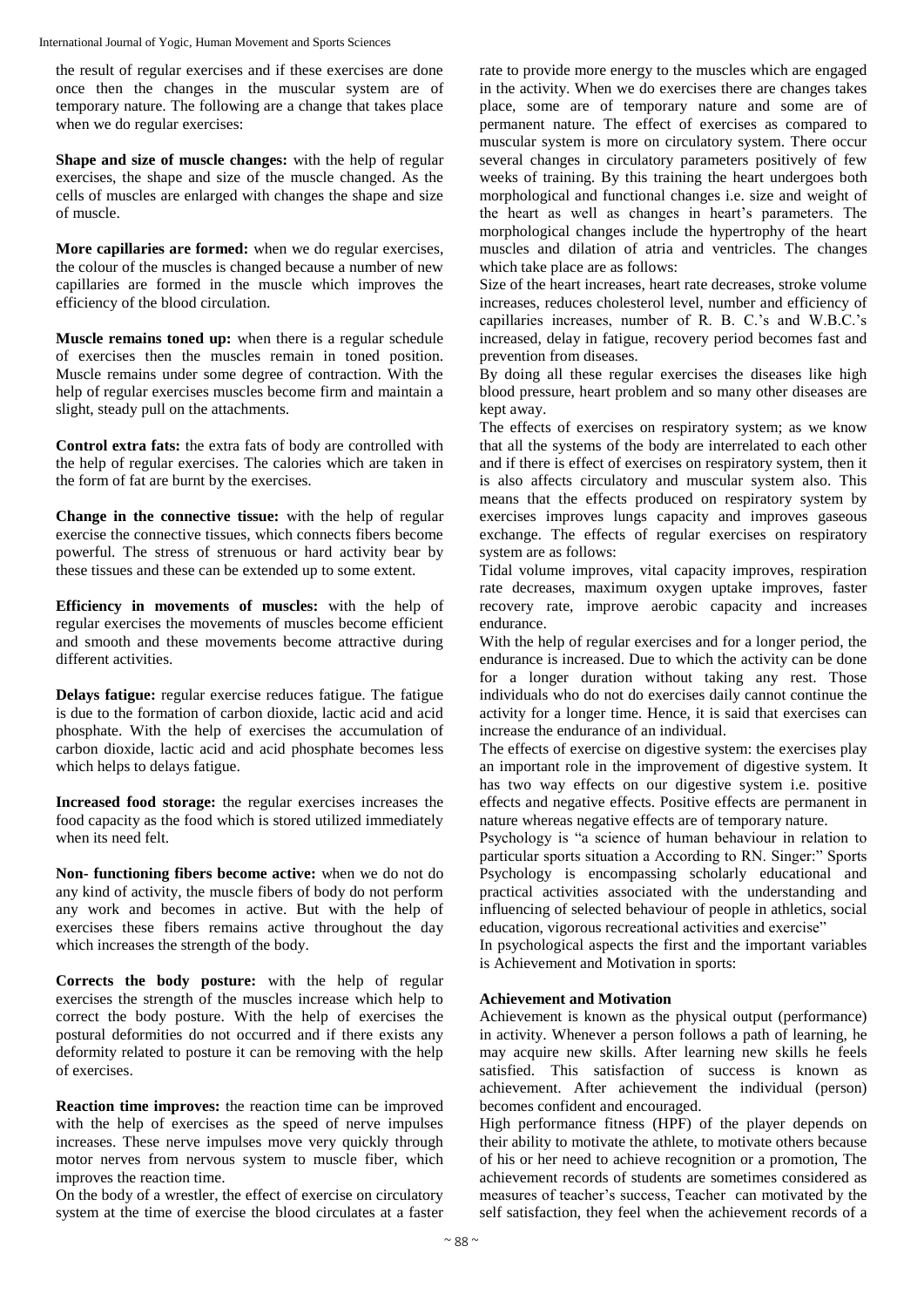International Journal of Yogic, Human Movement and Sports Sciences

class improve. For the coach, motivation may be based on a need for recognition and achievement, as measured by winloss records, the satisfaction of seeing the continued success of their former students can also motivate coaches, as can the need for job security.

| Performance =            | Teaching $+$ Motivation |
|--------------------------|-------------------------|
| (Behaviour of situation) | (Past experience)       |

Improvement of performance in all motivated groups was however, significantly greater than that of the non-motivated group. The origin of motivation lies in the drives and needs of each individual, Drive is as the activator of behaviour. Drive can be either primary or secondary. Primary drives are those initiated by receptors that receive information and transmit it to central nervous system (CNS). Primary receptors notify as of hunger, thrust etc. Secondary drives are usually conditioned as in learned drives fear and anxiety. High performance fitness (HPC) Require "Drive" Drive is necessary for success. Need have been classified as either sociological physiological or psychological in origin.

A physiological need includes food, rest, self protection and activity. Psychological needs includes; Love, acceptance belonging, self esteem and self acclimatization. We are all motivated to fulfill psychological needs. Participation in sports gives young people an opportunity to demonstrate physical skill to gain social acceptance and increase self esteem.

Sociological needs are closely associated with psychological needs.

Sociological needs include the need of security, mastery, recognition and belonging.

# **Achievement and motivational factors in sports for wrestlers**

Motivation and achievement are inter-related, if there is proper motivation then achievement performance in better. If motivation is less then there is poor performance. In competitions, achievement is very much required that's why the motivational factors must be considered for getting good results. A high level of performance can he achieved and bring good winning results with the help of motivational factors like;

**I. Good Health:** The good health of a wrestler player always a motivating factor. It encourages an athlete/sports person to participate to maximum level in sports activities. Thus, achievement is high.

**2. Apparatus and Play Fields:** Good quality apparatus, equipments and good play fields improve the performance of a wrestler player.

**3. Environment:** Healthy, clean and hygienically environment motivate the players participate to the maximum. Thus increases the performance of wrestler.

**4. Practice / Coaching / Guidance:** If a player is very well aware about how perform or how to do that activity, then his performance is better. This can achieved if player had sufficient practice in past. Good coaching skills improve the performance. Guidance during activity has an important role in performance

**5. Punishment and Reward:** If player is aware that what he

gets from it or if he fails to do so then what he loses or gets punishment then performance is better.

**6 Interaction Between Own Teammates:** An interaction between own teammates improves performance during competition.

**7. Organization and Officiating:** Good organization, impartial officiating, goal judgment etc. encourage the players towards the better performance.

Motivation is the process in which the learner's internal energies or need a directed towards various goal objects in his environment, In other words, Motivation is the condition which increases the desire to perform better. According to Goods, "Motivation is a process of n Sustaining and regulating activity. The word motivation is derived from the Latin language word named as "Motum" which means move, motor and motion. Motivation is of following types:

- **1. Positive Motivation / Internal Motivation / Natural Motivation**: In this type of motivation, the wrestlers do or perform any type of work by his own will. By performing this type of work (work according to one's will.) The wrestler becomes happy by doing such type of program. This type of motivation is also known as intensive motivation.
- **2. Negative Motivation:** In negative motivation, the wrestler does not perform any type of work by his own will. Any type of work which is done by him is due to some pressure or force on him. By performing such type of work the wrestler does not become happy and feel satisfaction. Teachers always try to keep the influence of study load normally upon the wrestler by providing the important information with the topic concerned is positive and if it is reverse then is known as negative motivation
- **3. External Motivation / Artificial Motivation:** It is motivation which provided from the outside and is not present within the sportsman or athlete and is a part of environment has great affect on the learning process and performance of an individual. Artificial motivation is given in the shape of knowledge of goal and its results, reward, punishment, active participation, audio-visual aids, cooperation and competition, relationship between trainer / coach and player / student, effective training methods, latest equipment and healthy environment.
- **4. Extensive Motivation:** To motivate the wrestlers, mainly positive motivation given more importance. The only reason behind it is only due to negative motivation, the athlete looses their interest and on the other hand to complete the same work, the wrestler starts applying some incorrect methods. Thus trainers should always try to give positive motivations to the athletics person than that of negative motivation.

# **Review of related literature**

**According to Kelly**: "Motivation is the central factor in the effective management of the process of learning"

**According to Crow and Crow:"** Motivation is considered with the arousal of the in learning and to the extent is basis to learning"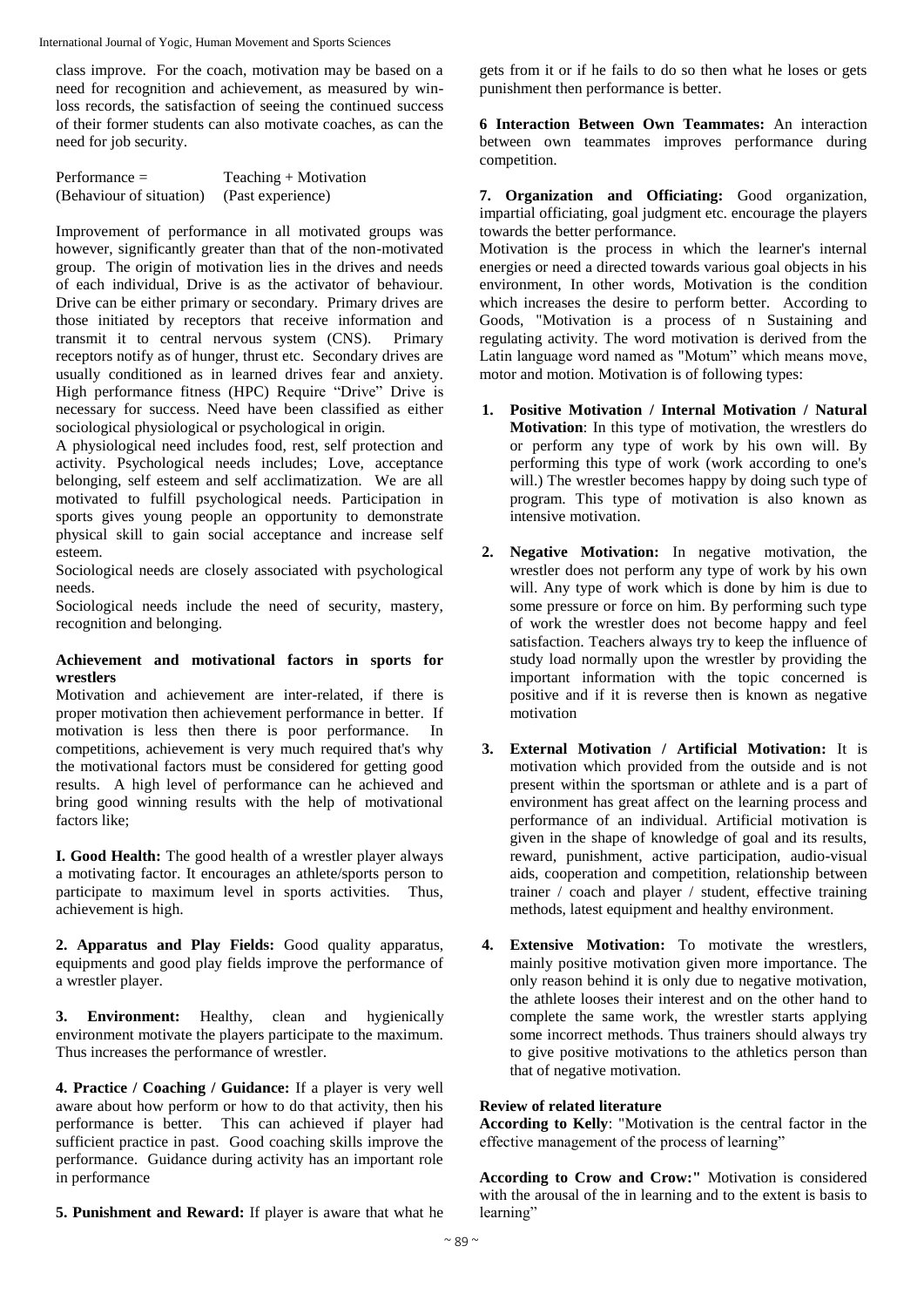**According to Atkinson:** "The arousal of tendency to act, to produce one or more effect.

**According to Guliford J.P"** Any particular interval factor or condition that tends to initiate and sustain activity.

**According To Bernard H.W** "Those phenomena which are involved in the stimulation of action towards particular objectives which previously there was little or no movement towards these goals.

**According To Hebb D. O**: "Motivation refers to existence of an organized group sequence, its direction and content and its persistence in giving direction or stability of content"

**According To Derver James:** "Motivation is an effective conative factor which operates in determining the direction of an individual behavior towards an end or goal consciously apprehended or unconscious.

**According to Goods:** "Motivation is the process of arousing, sustaining and regulating activity.

**Accessing to Maslow:"** Motivation is constant never ending, fluctuating and complex and is an almost universal characteristic of particularly every organisimic state of affairs"

**According to Jhonson:"** Motivation is the influence of general pattern of activities indicating and directing the behaviour of the organism"

**According to Thomson M.K:"** Motivation covers each and every factor of the springs of human action from the beginning to the end i.e. attitude, bias urges, impulse, drive, craving incentives, desires, wish, interest, will, intention, longing and aims "

**According to Alagaonkar, (2010)** motivation as a personality characteristic related to the general state of arousal and subsequent level of attention paid to a problem or task facing of an individual. Level of achievement motives is positively related to success. Achievement related motives may be more successful in predicting behavior in sports selling.

In the past sports and games were alive in the form of physical activities which were indispensable, need of that time. The physical activities like jumping throwing and climbing were a part of man's life in order to save him from wild animals and hunting for meal. "Survival of the fittest" was the requirement of that time. In the past tribal people hunting dancing and chasing the wild animals were part of their life. Youths were given training to develop their physical training to develop their physical fitness slowly and steadily. It is clear from the above said fact that the games and sports which are played today have their roots in the past. Although there were simple rules and regulations but today's games and sports are played with advanced techniques and with the scientific approach.

In today's term it is quite applicable, but we cannot forget the origin of various games and sports which we received in heritage. So sports and games are man's cultural heritage. These games are not the product of modern era but these sports and games were famous in ancient times also. We received these sports and games in heritage.

### **Conclusion**

So, the present study revealed or it is concluded that the fitness (psychological fitness and physiological fitness) is necessary for the wrestler in every walk of life. Its level may vary from a common man to that of an international wrestler person. The more and more stress should be laid down upon the physical fitness and physiological fitness of a wrestler.

We should never forget that the battle of waterloo was won at the play field of ETON. Only the physical and the physiological fit people can make a nation strong. Swami Viveka Nanda also said "Today we do not need Bhagwat Geets but football field". In fact he laid stress on physical fitness of our citizens so that they can ameliorate (make) the nation's honour and prestige.

# **References**

- 1. Abellán A, Pallarés J, Gullón J, Otegui X, Baños V, Moreno A. Anaerobic factors to predict wrestling performance. Cuadernos De Psicología Del Deporte 2010; 10:17-23.
- 2. Almansba R, Franchini E, Sterkowicz S. Uchi-komi avec charge, une approche physiologique d'un nouveau test spécifique au judo. Sci Sports. 2007; 22(5):216-23.
- 3. Arabacı R, Çankaya C. The effect of seasonal training program on some physiological parameters among cadet and junior wrestlers. Int J Hum Sci. 2008, 5(2).
- 4. Astrand P, Rodahl K. Evaluation of physical work capacity on the basis of tests. Textbook of work physiology. 1977, 333-65.
- 5. Alagaonkar. Assessment and interpretation of aerobic fitness in children and adolescents. In J.E. Holloszy (Ed.), Exercise and Sport Science Review. Philadelphia, PA: Williams & Wilkins Publications, 2010, 435-476.
- 6. Baić M, Sertić H, Starosta W. Differences in physical fitness levels between the classical and the free style wrestlers. Kineziologija 2008; 39(2):142-9.
- 7. Barroso BG, Silva JMAd, Garcia AdC, Ramos NCdO, Martinelli MO, Resende VR *et al*. Musculoskeletal injuries in wrestling athletes. Acta Ortop Bras. 2011; 19(2):98-101.
- 8. Basar S, Duzgun I, Guzel NA, Cicioğlu I, Çelik B. Differences in strength, flexibility and stability in freestyle and Greco-Roman wrestlers. J Back Musculoskelet Rehabil. 27(3):321-30.
- 9. Bale P. A review of the physique and performance qualities, characteristics of game players in specific positions on the field of play. Journal of Sports Medicine and Physical Fitness. 2011; 20:109-121.
- 10. Bell W, Rhodes G. The morphological characteristics of the association Wrestling. Journal of Sports Medicine & Physical Fitness. 2011; 20:200-200.
- 11. Blume DD. Zu einigen wesentlichen theoretischen Grundlagen für die Untersuchung der koordinativen Fahigkeiten. Theorie und Praxis der Korperkultur, 2008; 1:29-36.
- 12. Bouchard C, Shephard RJ, Stephens T. Physical activity, fitness, and health. Champaign, IL: Human Kinetics, 2012.
- 13. Caru B, Lecoultre L, Aghemo P, Pinera LF. Maximal aerobic and anaerobic muscular powerin wrestlers. Journal of Sports Medicine & Physical Fitness. 2010; 10:100-103.
- 14. Chatterjee S, Chakroborty B. Comparative study of maximal aerobic capacity by three ergometrics in untrained college women. Japanese Journal of